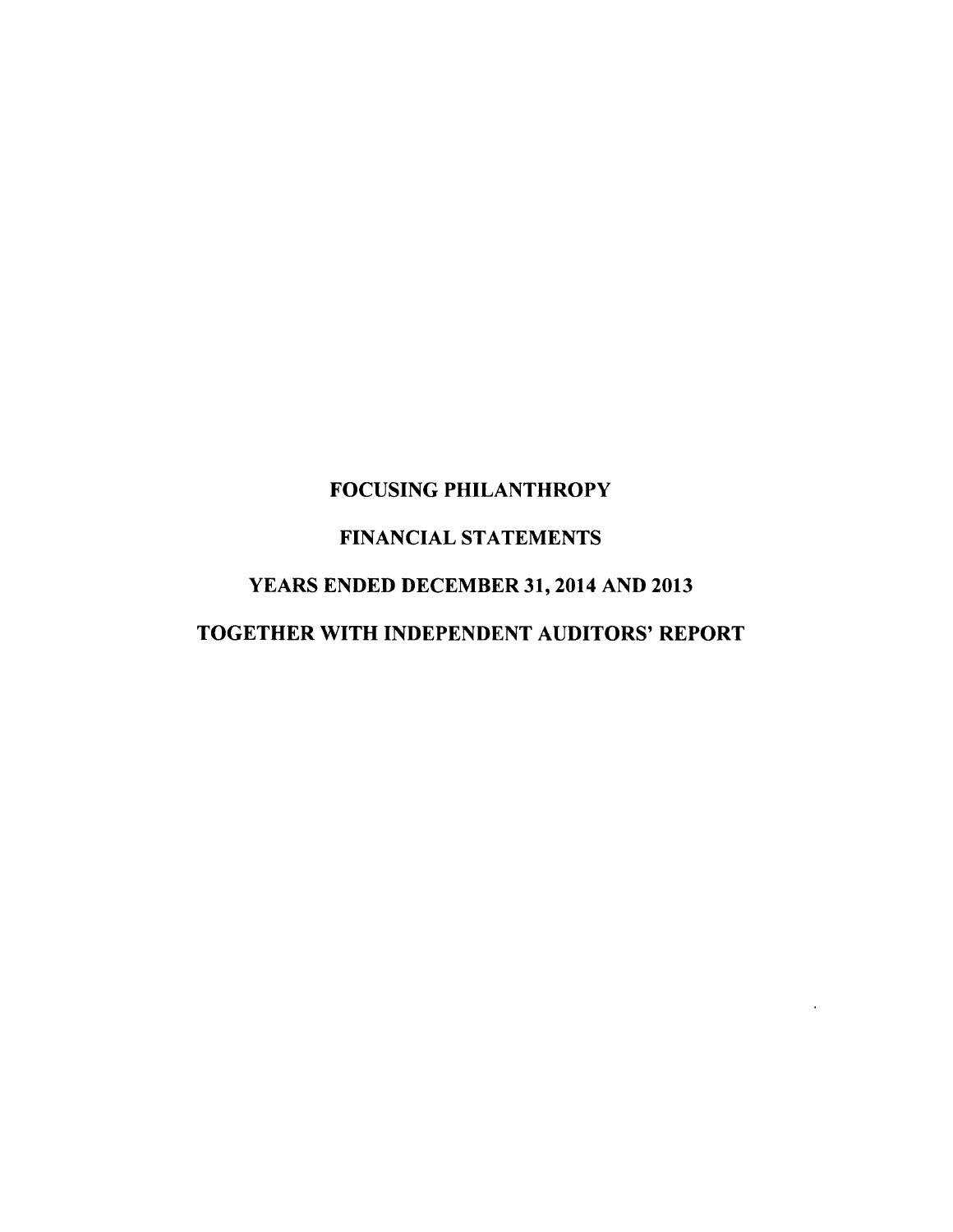# J. Arthur Greenfield & Co. LLP

CERTIFIED PUBLIC ACCOUNTANTS FOUNDED 1 920

### INDEPENDENT AUDITORS' REPORT

The Board of Directors Focusing Philanthropy Los Angeles, California

We have audited the accompanying financial statements of Focusing Philanthropy (a California Non-Profit Corporation), which comprise the statements of financial position as of December 3 l, 2014 and 2013, and the related statements of activities and cash flows for the years then ended, and the related notes to the financial statements.

#### Management's Responsibility for the Financial Statements

Management is responsible for the preparation and fair presentation of these financial statements in accordance with accounting principles generally accepted in the United States of America; this includes the design, implementation, and maintenance of internal control relevant to the preparation and fair presentation of financial statements that are free from material misstatement, whether due to fraud or error.

#### Auditors' Responsibility

Our responsibility is to express an opinion on these financial statements based on our audit. We conducted our audit in accordance with auditing standards generally accepted in the United States of America. Those standards require that we plan and perform the audit to obtain reasonable assurance about whether the financial statements are free from material misstatement.

An audit involves performing procedures to obtain audit evidence about the amounts and disclosures in the financial statements. The procedures selected depend on the auditors' judgment, including the assessment of the risk of material misstatement of the financial statements, whether due to fraud or error. In making those risk assessments, the auditor considers internal control relevant to the entity's preparation and fair presentation of the financial statements in order to design audit procedures that are appropriate in the circumstances, but not for the purpose of expressing an opinion on the effectiveness of the entity's internal control. Accordingly, we express no such opinion. An audit also includes evaluating the appropriateness of accounting policies used and the reasonableness of significant accounting estimates made by management, as well as evaluating the overall presentation of the financial statements

We believe the audit evidence we have obtained is sufficient and appropriate to provide a basis for our audit opinion.

10880 WILSHIRE BOULEVARD, SUITE 800, LOS ANGELES, CALIFORNIA 90024 PHONE: (310) 208-2646 FAX: (310) 208 2166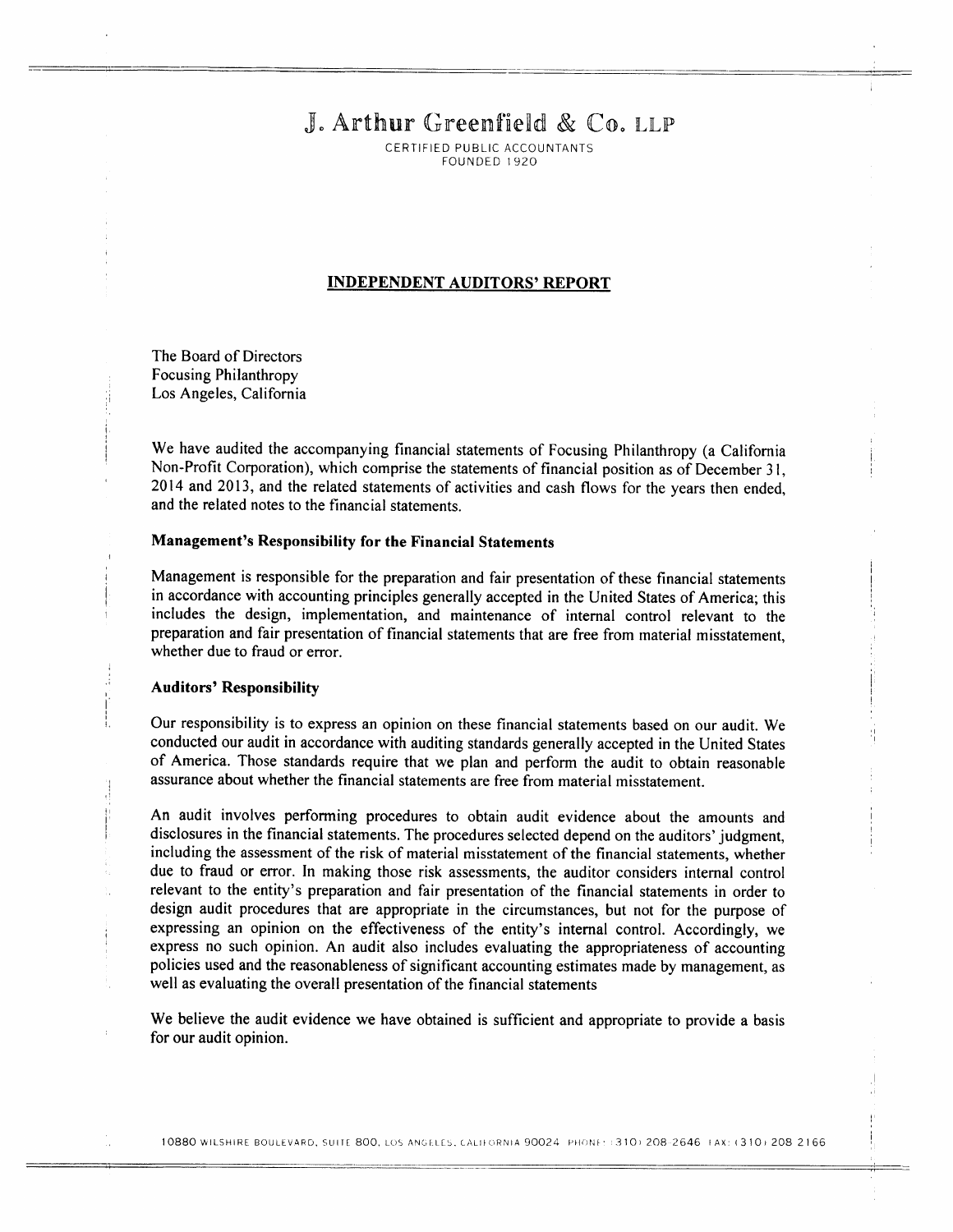# Opinion

Ą

In our opinion, the financial statements referred to above present fairly, in all material respects, the financial position of Focusing Philanthropy as of December 31, 2014 and 2013, and the changes in its net assets and its cash flows for the years then ended in accordance with accounting principles generally accepted in the United States of America.

i Arthur Greenfeeld . Co. ccl  $\boldsymbol{d}$  .

Los Angeles, California July 10, 2015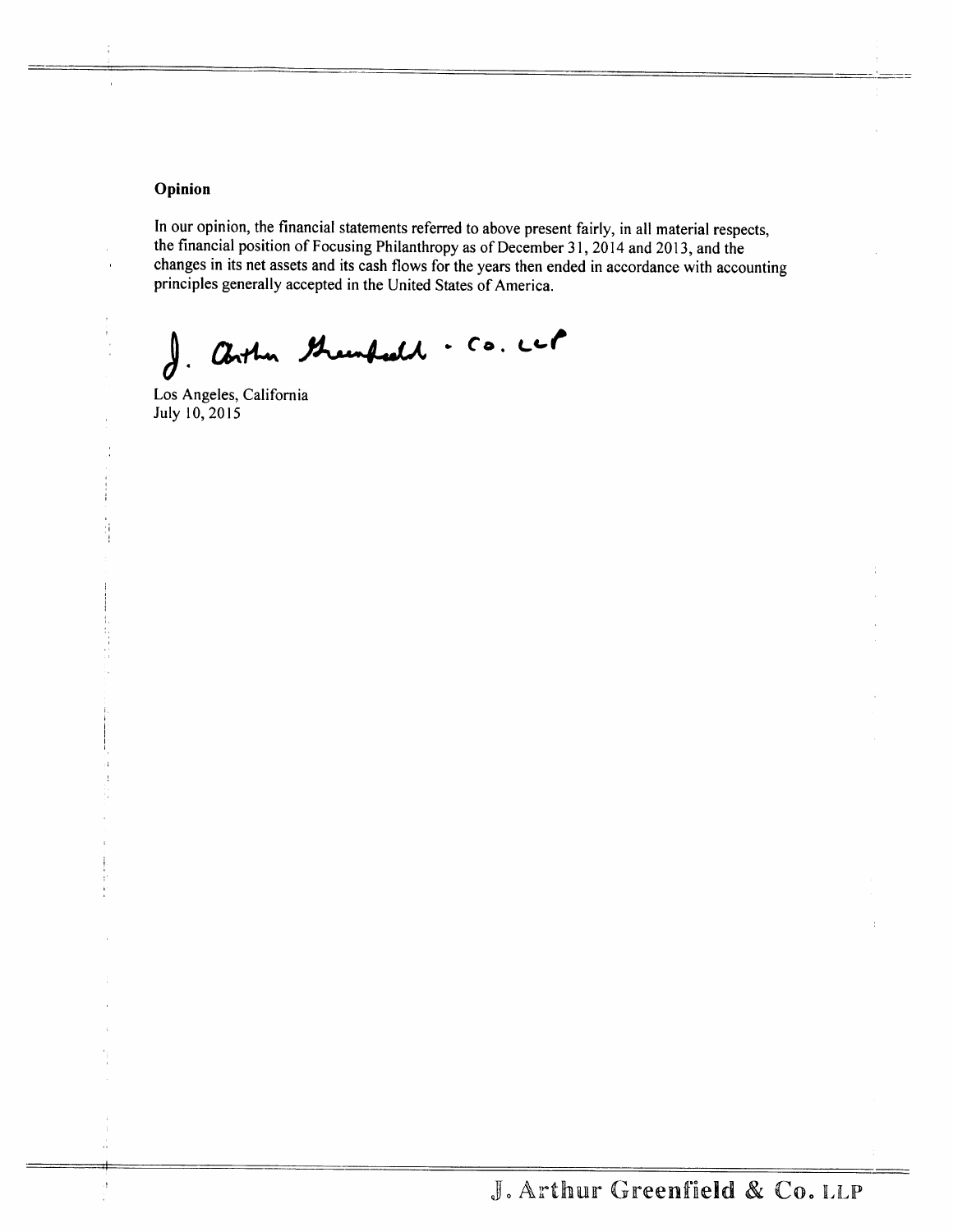# FOCUSING PHILANTHROPY STATEMENTS OF FINANCIAL POSITION AS OF DECEMBER 3I,2OI4 AND 2OI3

# ASSETS

|                                    |    | 2014    |    | 2013    |
|------------------------------------|----|---------|----|---------|
| Current Assets:                    |    |         |    |         |
| Cash                               | \$ | 575,540 | S  | 178,369 |
| Contributions Receivable           |    | 4,124   |    |         |
| Miscellaneous Receivable           |    |         |    | 306     |
| <b>Total Current Assets</b>        |    | 579,664 |    | 178,675 |
| Property & Equipment, Net (Note 4) |    | 3,329   |    | 4,185   |
| <b>Total Assets</b>                | S  | 582,993 | -S | 182,860 |

# LIABILITIES AND NET ASSETS

| Current Liabilities:                       |    |              |           |
|--------------------------------------------|----|--------------|-----------|
| Accounts Payable                           | \$ | 11,347<br>-S | 11,217    |
| <b>Accrued Expenses</b>                    |    |              | 1,085     |
| Credit Card Payable                        |    | 7,874        | 4,712     |
| Payroll Liabilities                        |    | 7,728        | 6,900     |
| <b>Total Current Liabilities</b>           |    | 26,949       | 23,914    |
| Net Assets:                                |    |              |           |
| Unrestricted Net Assets (Deficit)          |    | (21, 630)    | (30, 466) |
| Temporarily Restricted Net Assets (Note 3) |    | 577,673      | 189,412   |
| <b>Total Net Assets</b>                    |    | 556,043      | 158,946   |
| <b>Total Liabilities and Net Assets</b>    | S  | 582,993<br>Я | 182,860   |

See accompanying notes and independent auditors' report.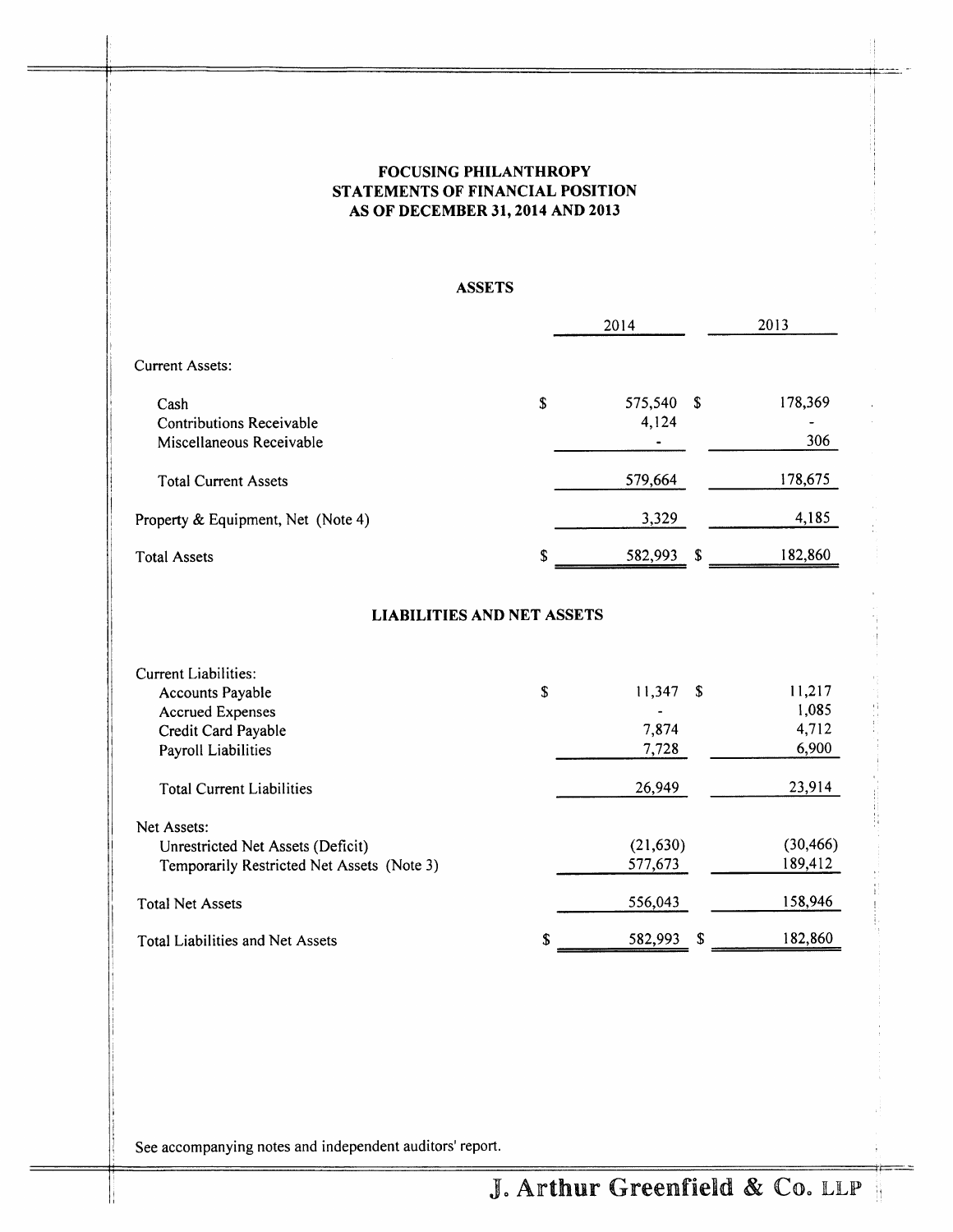# FOCUSING PHILANTHROPY STATEMENTS OF ACTIVITIES FOR THE YEARS ENDED DECEMBER 3I,2OI4 AND 2013

|                                                     | 2014          |    | 2013        |
|-----------------------------------------------------|---------------|----|-------------|
| <b>Changes in Unrestricted Net Assets</b>           |               |    |             |
| Support:                                            |               |    |             |
| Contributions Received - General Operating (Note 5) | \$<br>320,172 | -S | 214,255     |
| Net Assets Released from Restrictions (Note 3)      | 2,347,912     |    | 1,715,739   |
| <b>Total Unrestricted Support</b>                   | 2,668,084     |    | 1,929,994   |
| Expenses:                                           |               |    |             |
| Program Services                                    | 2,483,353     |    | 1,841,984   |
| Fundraising                                         | 93,044        |    | 72,620      |
| Management and General                              | 82,851        |    | 59,693      |
| <b>Total Expenses</b>                               | 2,659,248     |    | 1,974,297   |
| Increase (Decrease) in Unrestricted Net Assets      | 8,836         |    | (44,303)    |
| <b>Changes in Temporarily Restricted Net Assets</b> |               |    |             |
| Contributions Received - Nonprofits (Note 5)        | 2,710,523     |    | 1,886,360   |
| Donated Services (Notes 1 and 5)                    | 25,650        |    | 5,091       |
| Net Assets Released from Restrictions (Note 3)      | (2,347,912)   |    | (1,715,739) |
| Increase in Temporarily Restricted Net Assets       | 388,261       |    | 175,712     |
| Increase in Net Assets                              | 397,097       |    | 131,409     |
| Net Assets at Beginning of Year                     | 158,946       |    | 27,537      |
| <b>Ending Net Assets</b>                            | 556,043       |    | 158,946     |

See accompanying notes and independent auditors' report.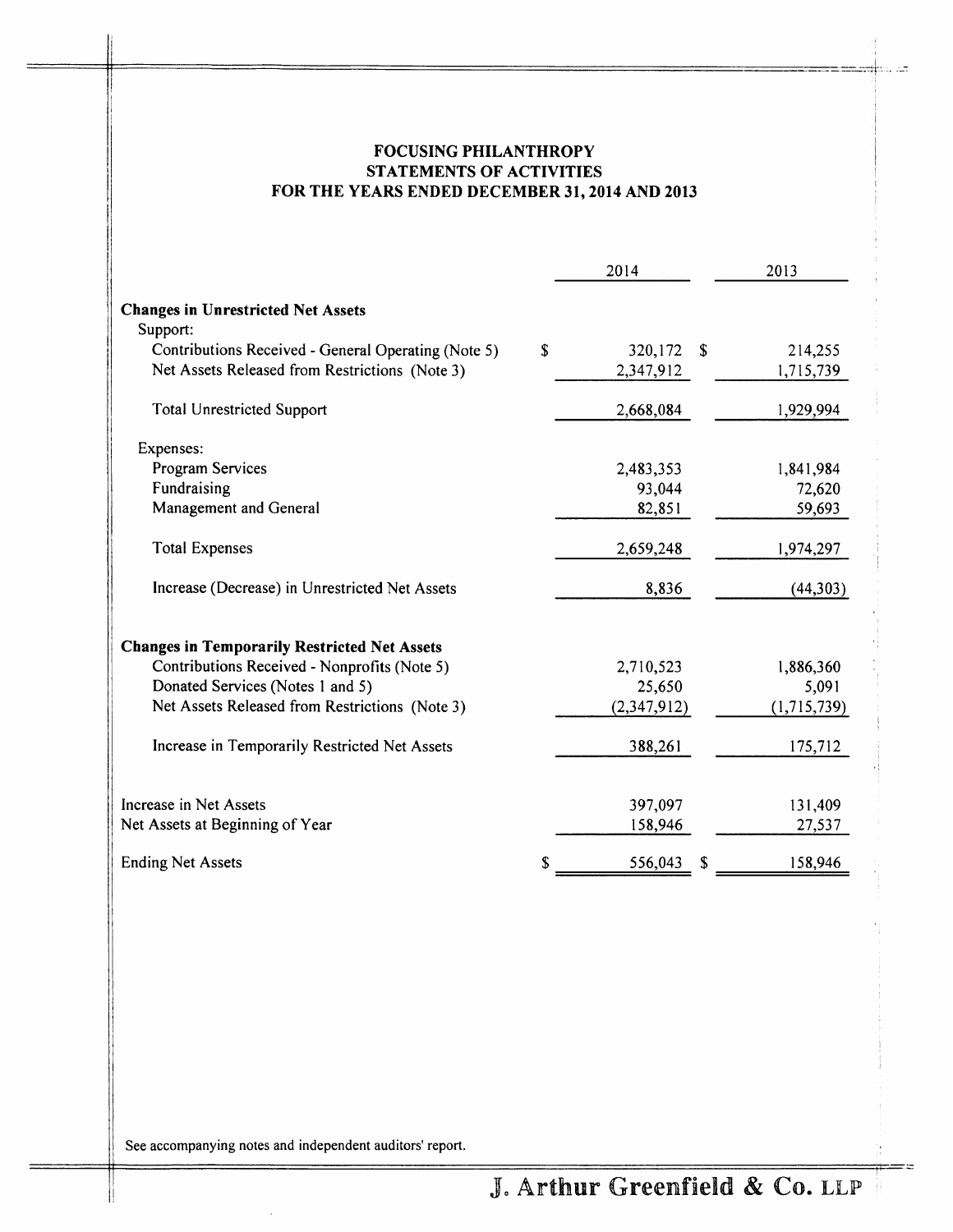# FOCUSING PHILANTHROPY STATEMENTS OF CASH FLOWS FOR THE YEARS ENDED DECEMBER 3I, 2OI4 AND 2OI3

|                                                  |    | 2014       | 2013     |  |
|--------------------------------------------------|----|------------|----------|--|
| <b>Cash Flows from Operating Activities</b>      |    |            |          |  |
| Change in Net Assets                             | S  | 397,097 \$ | 131,409  |  |
| Adjustments to Reconcile Change in Net Assets to |    |            |          |  |
| Net Cash Provided by Operating Activities:       |    |            |          |  |
| Depreciation                                     |    | 856        | 428      |  |
| Changes in Operating Assets and Liabilities:     |    |            |          |  |
| <b>Contributions Receivable</b>                  |    | (4, 124)   | 5,000    |  |
| Miscellaneous Receivable                         |    | 306        | 1,257    |  |
| Accounts Payable                                 |    | 130        | 1,122    |  |
| <b>Accrued Expenses</b>                          |    | 2,906      | 11,584   |  |
| Grants Payable                                   |    |            | (19,600) |  |
| Cash Provided by Operating Activities            |    | 397,171    | 131,200  |  |
| <b>Cash Flows from Investing Activities</b>      |    |            |          |  |
| Purchases of Property & Equipment                |    |            | (4,612)  |  |
| Net Cash Used by Investing Activities            |    |            | (4, 612) |  |
| Net Increase in Cash                             |    | 397,171    | 126,588  |  |
| Cash at Beginning of Year                        |    | 178,369    | 51,781   |  |
| Cash at End of Year                              | \$ | 575,540 \$ | 178,369  |  |

The Organization did not make interest or tax payments in 2014 and 2013.

See accompanying notes and independent auditors' report.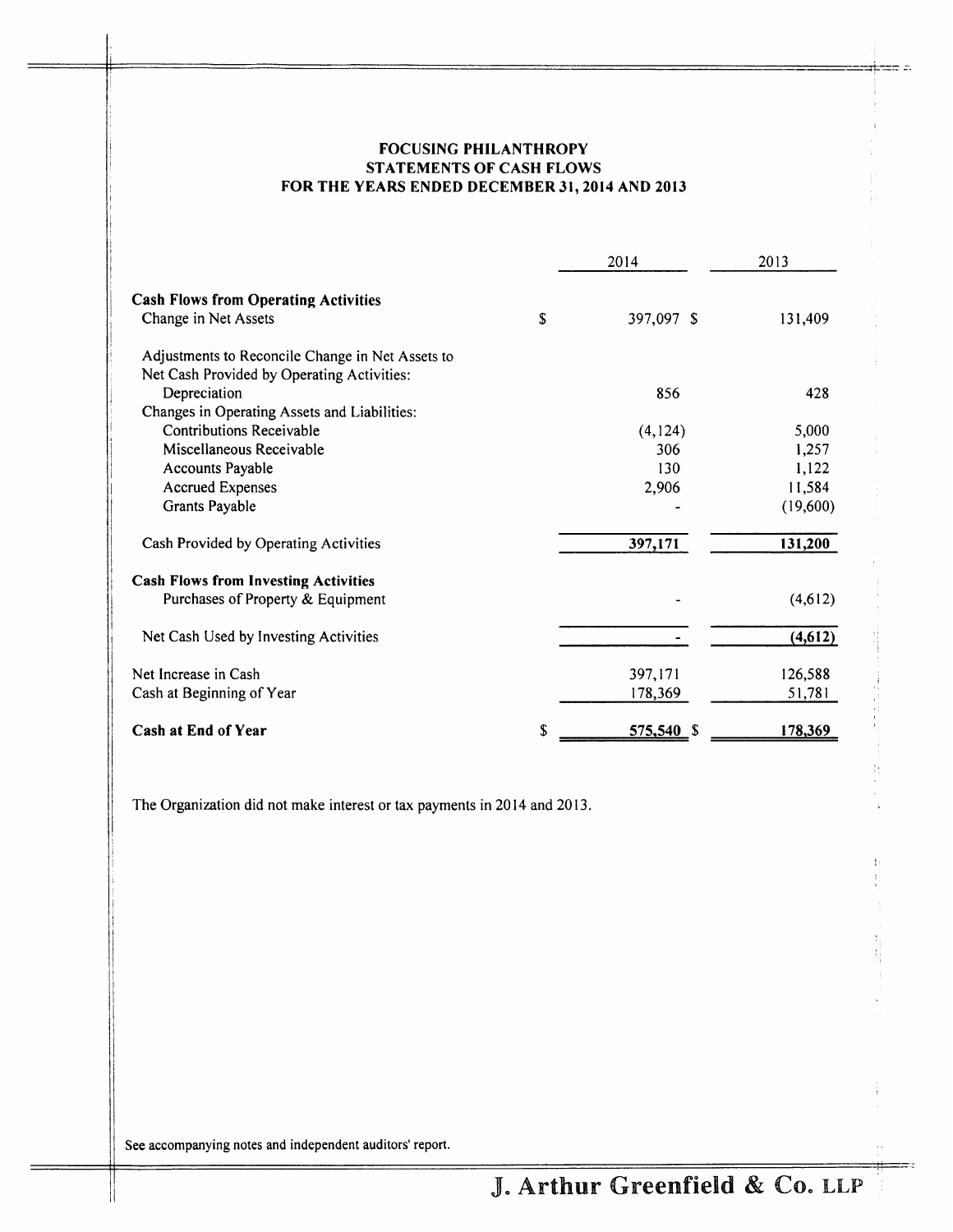# FOCUSING PHILANTHROPY NOTES TO FINANCIAL STATEMENTS DECEMBER 31,2014 AND 2013

#### l . Nature of Activities and Significant Accounting Policies

### Nature of Activities

Focusing Philanthropy ("Organization") is a nonprofit corporation that identifies, evaluates and presents opportunities for personal philanthropy, all from the perspective of donors who wish to be confident that funds contributed are achieving the greatest possible impact. Focusing Philanthropy supports organizations and programs which address one or more of their three areas of focus. The Organization's areas of focus are:

- Increasing Income Programs that provide the equipment, personnel or financing to permit an individual, family or community to increase their income, and therefore their standard of living, on a sustainable basis.
- Building Community Infrastructure Programs that help communities create or acquire the assets needed to improve the quality of life of all residents; community needs may include clean water, access to basic health services, electricity, locally managed credit facilities, etc.
- Achieving Self-Sufficiency Programs that encourage and facilitate individual initiative to address serious challenges and improve oneself through access to education, training, improved living conditions, mental health initiatives and the like.

### Use of Estimates

The preparation of financial statements requires management to make estimates and assumptions. These estimates and assumptions affect the reported amounts of assets and liabilities at the date of the financial statements and the reported amounts of revenues and expenses during the reporting period. Actual results could differ from those estimates.

### Revenue Recognition

Contributions received are recorded as unrestricted or temporarily restricted support, depending on the existence and nature of any donor restrictions.

When a donor-imposed restriction is satisfied, the donation is reclassified to unrestricted net assets and reported in the statement of activities as net assets released from restrictions.

### Contributions Made

Unconditional grant payments are recognized as an expense in the period in which they are approved.

See independent auditors' report.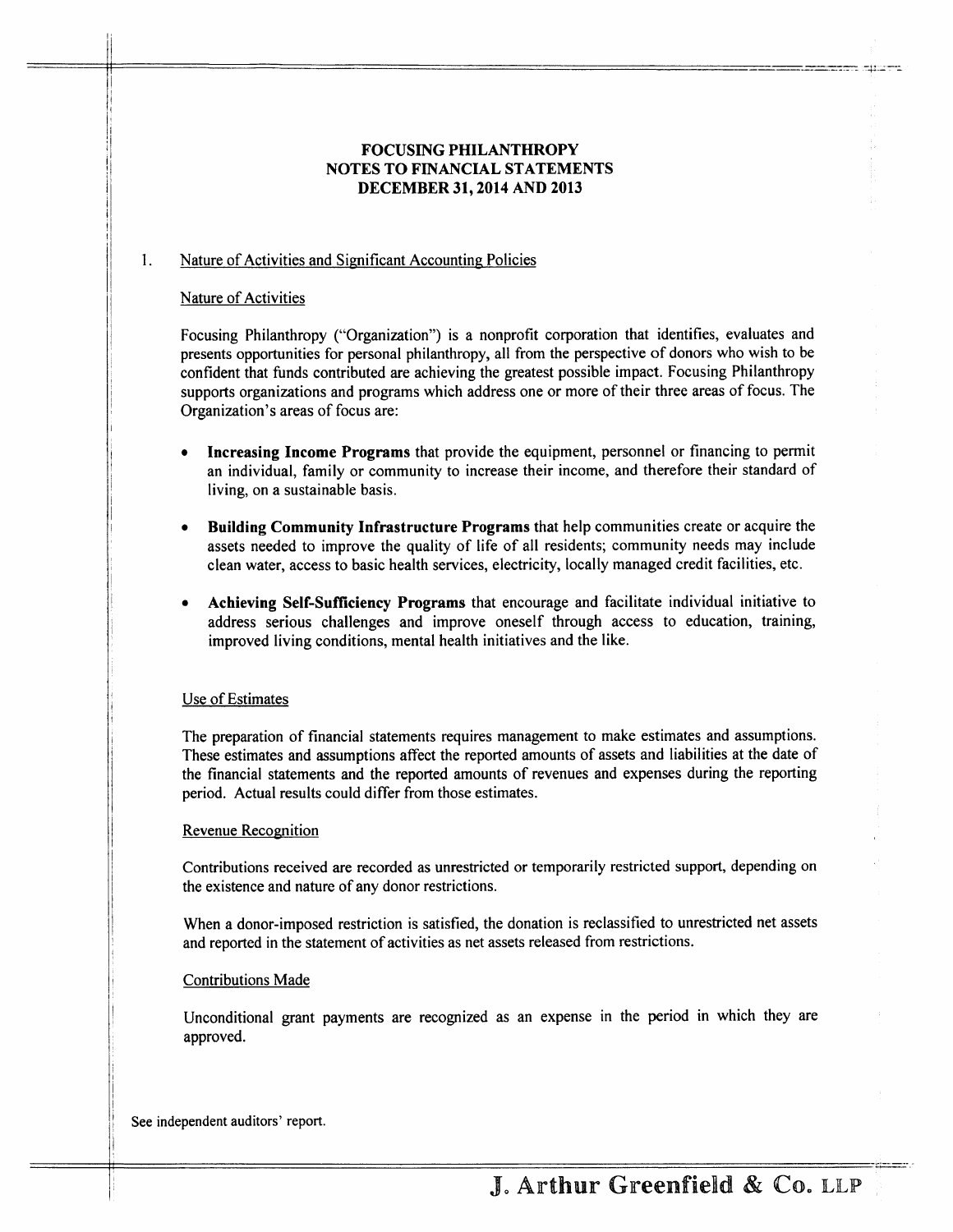## FOCUSING PHILANTHROPY NOTES TO FINANCIAL STATEMENTS DECEMBER 31, 2014 AND 2013

# Income Taxes

The Organization is exempt from Federal income laxes under Internal Revenue Code Section 501(c)(3) and exempt from California income taxes. Consequently, no provision for income taxes is reflected in the financial statements.

### Functional Expenses

Directly identifiable expenses are charged to program and supporting senrices. Expenses related to more than one function are charged to program and supporting services based on estimated employee time incurred and resource usage. Management and general expenses include those expenses that are not directly identifiable with any other specific function, but provide for the overall support and direction of the Organization.

### Property & Equipment

Property and equipment purchases are stated at cost. The Organization capitalizes additions of property and equipment in excess of \$500. Depreciation is calculated on the straight-line method over the estimated useful lives of the assets.

## Contributed Services

The Organization recognizes contributed services at their fair value if the services have value to the Organization and require specialized skills, are provided by individuals possessing those skills, and would have been purchased if not provided by contributors. The Organization received contributed legal services of \$25,650 and \$5,091 for the years ended December 31,2014 and 2013, respectively.

#### $\overline{2}$ . Concentrations

Financial insfuments that potentially subject the Organization to concentrations of credit risk include cash balances. The Organization maintains their cash balance in one financial institution. Cash balance held in this account is insured by the Federal Deposit Insurance Corporation (FDIC) up to \$250,000. As of December 31, 2014, the Organization's uninsured cash balance was \$325,540. As of December 31, 2013, the Organization did not have cash in excess of the insured limits.

Concentrations for contributions received arise because 38% of the Organization's contributions received came from three donors for the year ended December 31, 2014 and 61% for the year ended December 31, 2013.

See independent auditors' report.